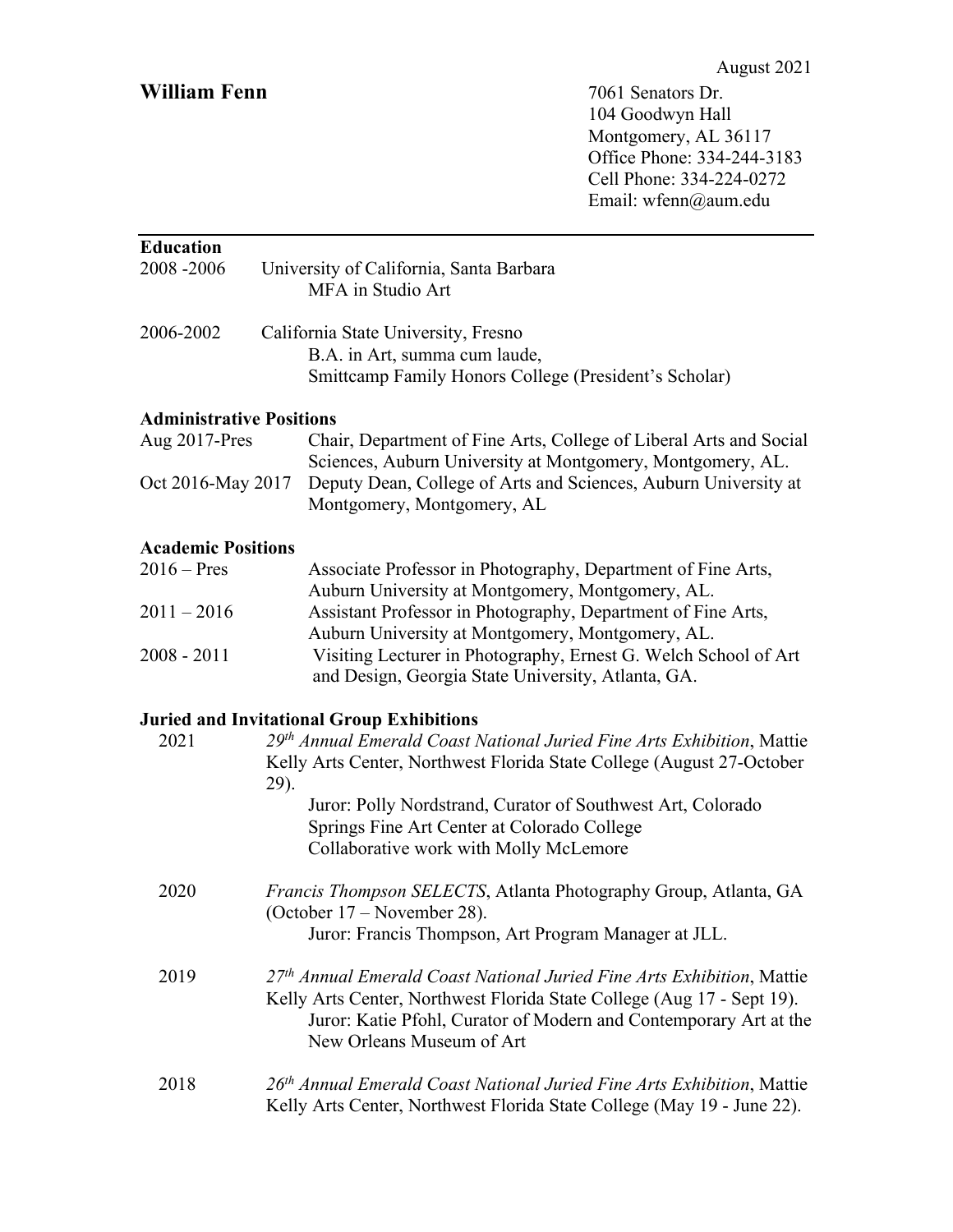| Juror: Dennis Harper, MFA, Curator of Collections and |  |
|-------------------------------------------------------|--|
| Exhibitions, Jule Collins Smith Museum of Fine Art    |  |
| Collaborative work with Molly Freeman                 |  |

| 2017 | Uncommon Territory: Contemporary Art in Alabama, Montgomery<br>Museum of Fine Arts, Montgomery, AL. Exhibition runs November<br><u>18, 2017 – January 21, 2018</u> (invited).<br>Collaborative work with Molly Freeman |
|------|------------------------------------------------------------------------------------------------------------------------------------------------------------------------------------------------------------------------|
| 2016 | B16: Wiregrass Biennial, Wiregrass Museum of Art, Dothan, AL.<br>Collaborative work with Molly Freeman                                                                                                                 |
| 2015 | $6th$ Annual Environmental Photography Exhibition, American<br>Mountaineering Museum, Golden, CO.                                                                                                                      |
|      | Light Sensitive 2015, Art Intersection, Gilbert, AZ.                                                                                                                                                                   |
| 2014 | B14 Wiregrass Biennial, Wiregrass Museum of Art, Dothan, AL.                                                                                                                                                           |
|      | Double Exposure, Bama Theatre, The Arts Council, Tuscaloosa, AL.                                                                                                                                                       |
| 2013 | The Airport Show, Hartsfield-Jackson Airport, Atlanta Photography<br>Group, Atlanta, GA.                                                                                                                               |
|      | Photography and Environmental Concern, PhotoPlace Gallery,<br>Middlebury, VT.                                                                                                                                          |
| 2012 | Portfolio Show, Atlanta Photography Group, Atlanta, GA.                                                                                                                                                                |
|      | <i>Ones2Watch</i> , ACP 2012 Photography Auction, King Plow Arts Center,<br>Atlanta, GA (invited).                                                                                                                     |
|      | Personal Portraits, PhotoPlace Gallery, Middlebury, VT.                                                                                                                                                                |
|      | PHOTO ALCHEMY: Alternative Processes in Photographic Media,<br>Pajaro Valley Gallery, Watsonville, CA.                                                                                                                 |
|      | The Hand-Made Photograph, Mills Pond House Gallery, Smithtown,<br>NY.                                                                                                                                                  |
| 2011 | Portfolio Show, Atlanta Photography Group, Atlanta, GA.                                                                                                                                                                |
|      | Transferred: Alternative Processes in Photography, Target Gallery,<br>Alexandria, VA.                                                                                                                                  |
|      | "Lo-fi" ography, Gallery 360, Vancouver, WA.                                                                                                                                                                           |
| 2010 | Third Annual University of Mobile Art Exhibition, University of Mobile,<br>Mobile, AL.                                                                                                                                 |